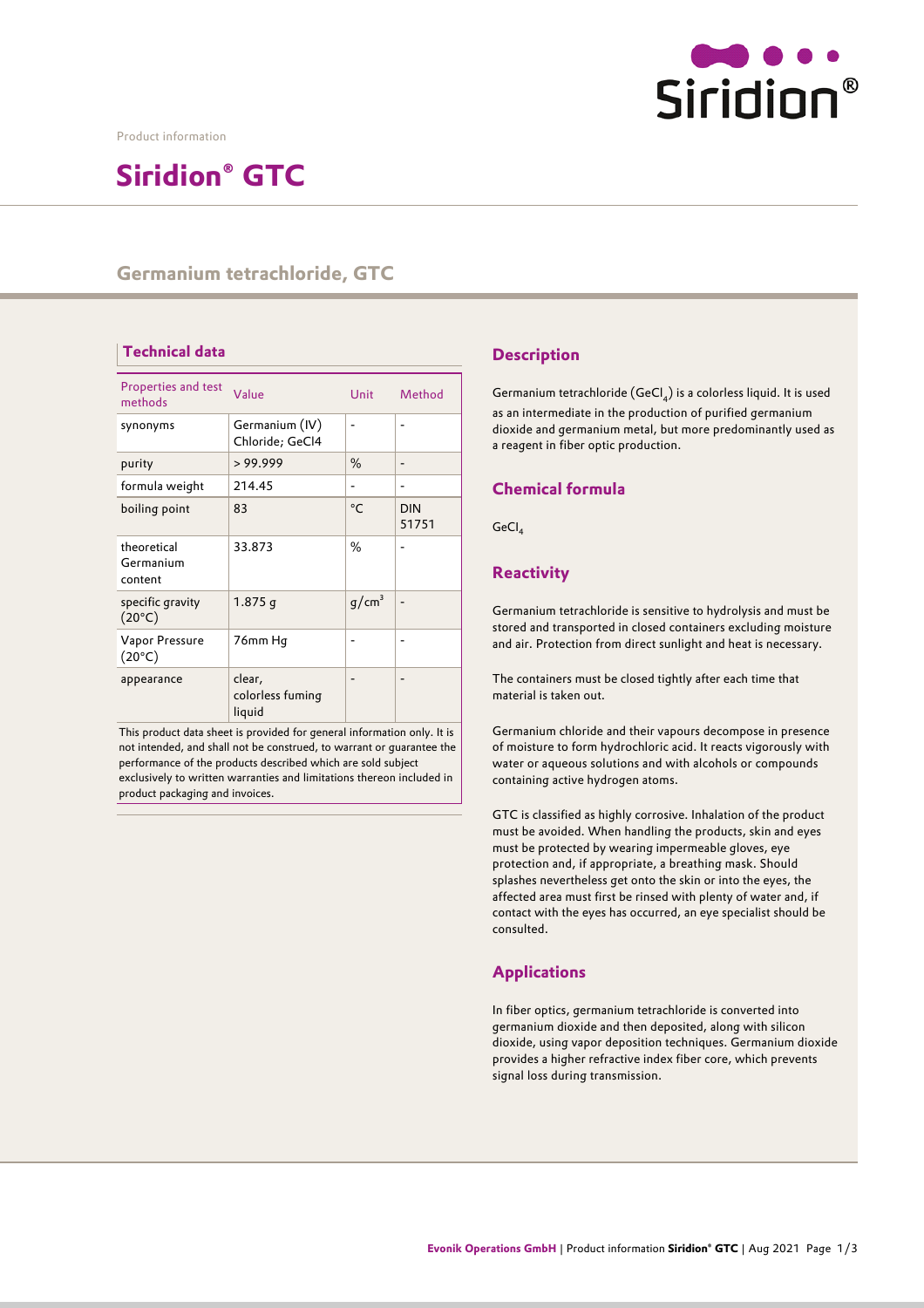#### **Safety and handling**

Before considering the use of any chemical thoroughly read its Safety Data Sheet (SDS) for safety and toxicological data as well as for information on proper transportation, storage and use. The Safety Data Sheet is available upon request fromyour local representative.

Germanium tetrachloride: Hazard symbol: toxic, corrosive (Hazard statements: H335/H314, EUH014)

Keep container tightly closed and dry. Avoid contact with skin and eyes. In case of contact with eyes, rinse immediately with plenty of water and seek medical advice.

Information on the classification of the products under dangerous goods regulations and the German regulation on dangerous substances, safety data, detailed precautionary statements and data on toxicology and storage may be found in our safety data sheets (SDS).

#### **Packaging and storage**

Stainless steel container with Swagelok valve manifold arrangement with manual operation. Other packaging and valve manifold options available on request. Material is shipped in packaging compliant with the United Nations/Department of Transportation (UN/DOT), the International Air Transportation Association (IATA), and the International Maritime Dangerous Goods (IMDG) code.

Keep the container tightly closed in a dry, cool, and ventilated area. Avoid contact with water. In the originally closed container Siridion® GTC has a shelf life of at least 12 months after delivery.